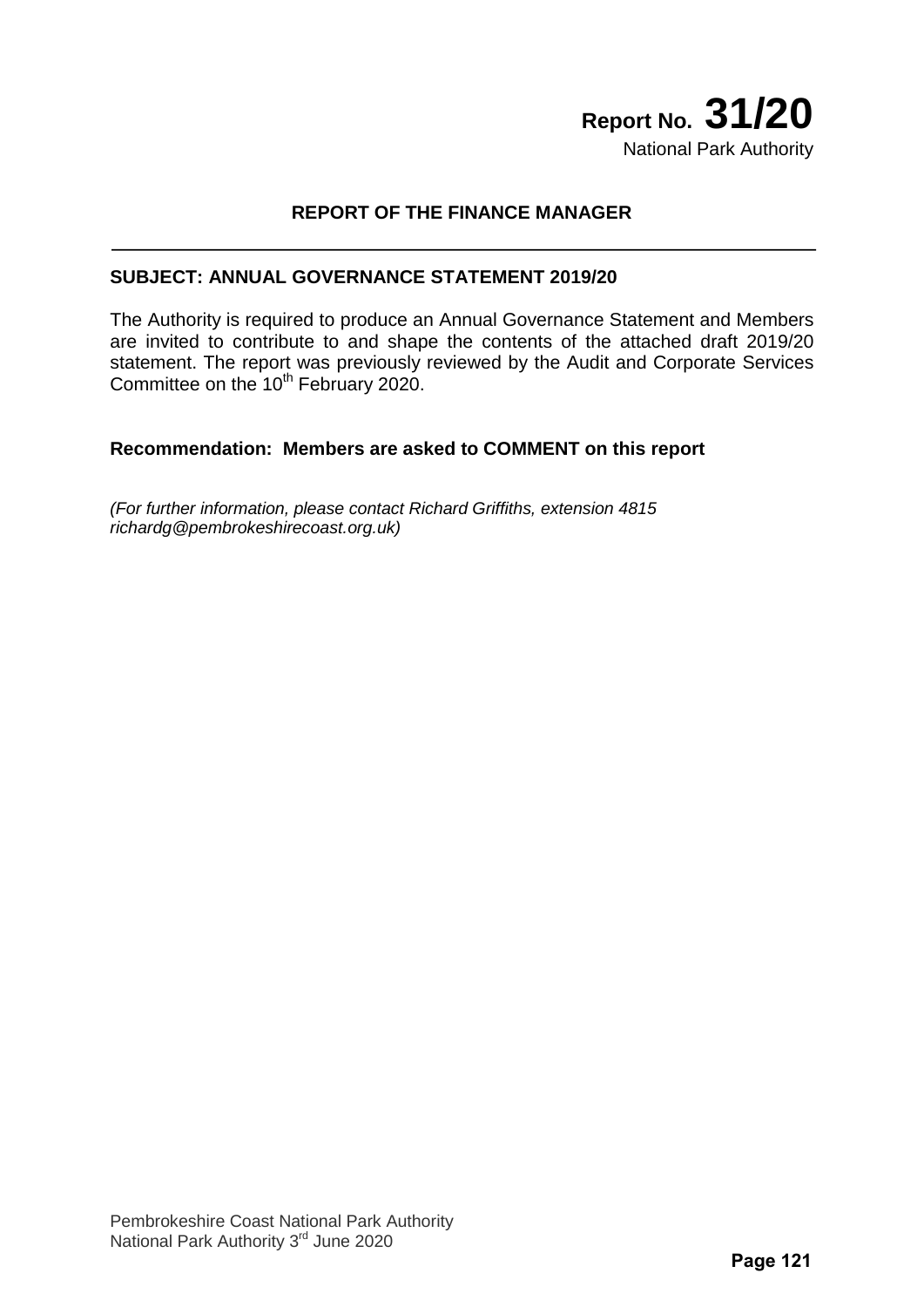# **2019/20 ANNUAL GOVERNANCE STATEMENT**

## **I. Introduction**

The Pembrokeshire Coast National Park Authority ("the Authority") is responsible for ensuring that its business is conducted in accordance with the law and proper standards, that public money is safeguarded and properly accounted for and used economically, efficiently, and effectively. It is a Welsh improvement authority under section 1 of the Local Government (Wales) Measure 2009 and as such has a general duty under section 2 to make arrangements to secure continuous improvement in the way in which its functions are exercised. The Authority is also a public body as defined under the Wellbeing of Future Generations Act legislative requirement since 1<sup>st</sup> April 2016.

The Authority has an approved Code of Corporate Governance, which is consistent with the principles of the Chartered Institute of Public Finance and Accounting (CIPFA)/Society of Local Authority Chief Executives and Senior Managers (UK) (SOLACE) Framework 'Delivering Good Governance in Local Government: Guidance for Welsh Authorities 2016. This guidance recommends that the review of effectiveness of the system of internal control that local authorities are required to undertake in accordance with the Accounting and Audit Regulations should be reported in an Annual Governance Statement. In Wales the inclusion of the Annual Governance Statement in the Statement of Accounts is voluntary. In CIPFA also published an "Application Note to Delivering Good Governance in Local Government: A Framework". This note has been developed to advise on the application of the "Statement of the Role of the Chief Financial Officer on Local Government" under the CIPFA/SOLACE Framework "Delivering Good Governance in Local Government". The Authority reviews and adopts any additional guidance as issued and has decided to adopt the CIPFA framework and Annual Governance Statement approach for 2016/17.

## **II. The purpose of the Governance framework**

The governance framework comprises the committees, systems and processes, cultures and values, by which the Authority is directed and controlled and its activities through which it accounts to, engages with and leads the community. It enables the Authority to monitor the achievement of its strategic objectives and to consider whether those objectives have led to the delivery of appropriate, cost-effective services.

The system of internal control is a significant part of that framework and is designed to manage risk to a reasonable level. It cannot eliminate all risk of failure to achieve policies, aims and objectives and can therefore only provide reasonable and not absolute assurance of effectiveness. The system of internal control is based on an ongoing process designed to identify and prioritise the risks associated with the achievement of the Authority's policies, aims and objectives, to evaluate the likelihood of those risks being realised and the impact should they be realised, and to manage them efficiently, effectively and economically.

## **III. The Governance framework**

There is clear definition of the roles of Members and officers and a clear committee and decision making structure. This is based on: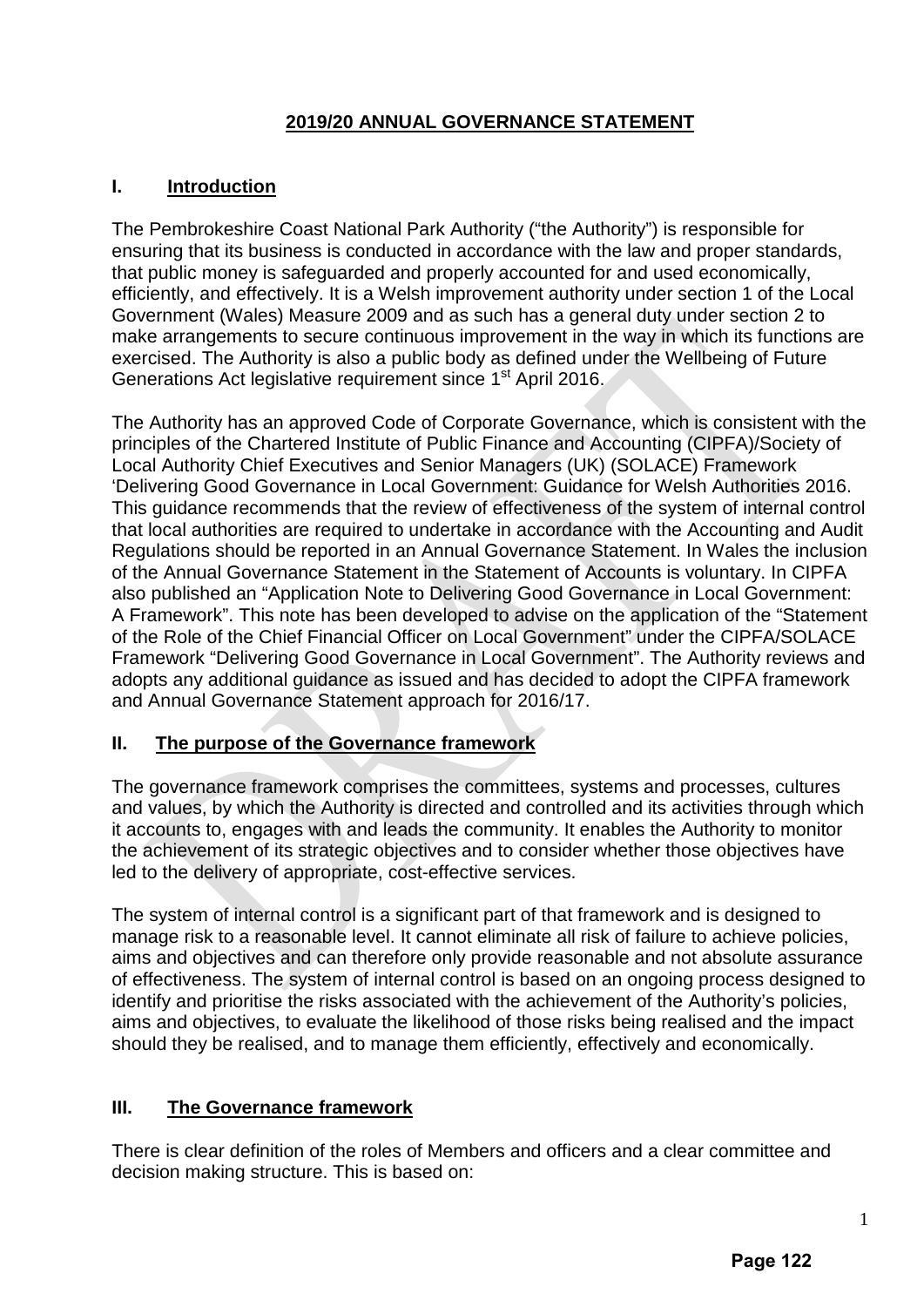## The Authority

The Authority comprises 18 Members and will meet at least 6 times a year and its main functions are:

- To approve the development of the Authority's strategic corporate planning framework through the National Park Management Plan (every five years), the Local Development Plan (every five years), and the Corporate And Resources Plan (annually).
- To determine all policy matters in support of its strategic planning objectives. The Authority may receive advice from its committees and may also set up task and finish advisory groups to investigate and advise on specific matters.
- To determine all Service Standards and the Authority's Statutory Duties.
- To agree policies relating to the management of the Authority's resources i.e. finance, staffing and assets; and to approve the budget, levy, charges, and the Annual Accounts.
- To ensure that the Authority complies with all legislation affecting its services.
- To determine membership of other committees, task & finish groups, working groups and advisory groups, within the Authority, and their terms of reference, and the Authority's representation on external bodies and organisations.
- To determine the delegation of the Authority's responsibilities to other committees of the Authority and when appropriate to the Chief Executive.

## Audit and Corporate Services Review Committee

The Committee will comprise 9 Members of the Authority to be selected and/or confirmed at the Annual General Meeting each year. The Committee meets quarterly, and its role is to exercise the powers and duties of the Authority in relation to the following functions:

- 1. Regulatory Framework
	- To monitor the Authority's performance against the National Park Management Plan
	- To oversee the production of the Annual Governance Statement and to monitor the Authority's performance against the associated Action Plan
	- To monitor the Authority's performance against the annual Strategic Grant Letter
	- To monitor performance against the Welsh Government's Standards relating to the Welsh language
	- To monitor performance against the Authority's adopted Service Standards
- 2. Audit Activity
	- To consider reports from the Wales Audit Office (e.g. the Annual Improvement Report, Annual Audit Letter) and to monitor the Authority's performance thereon
	- To consider reports from Internal Audit on the Authority's financial systems and controls
- 3. Finance
	- To consider quarterly reports on the Authority's financial performance and budgetary matters
	- To monitor the Authority's performance in relation to its Annual Statement of **Accounts**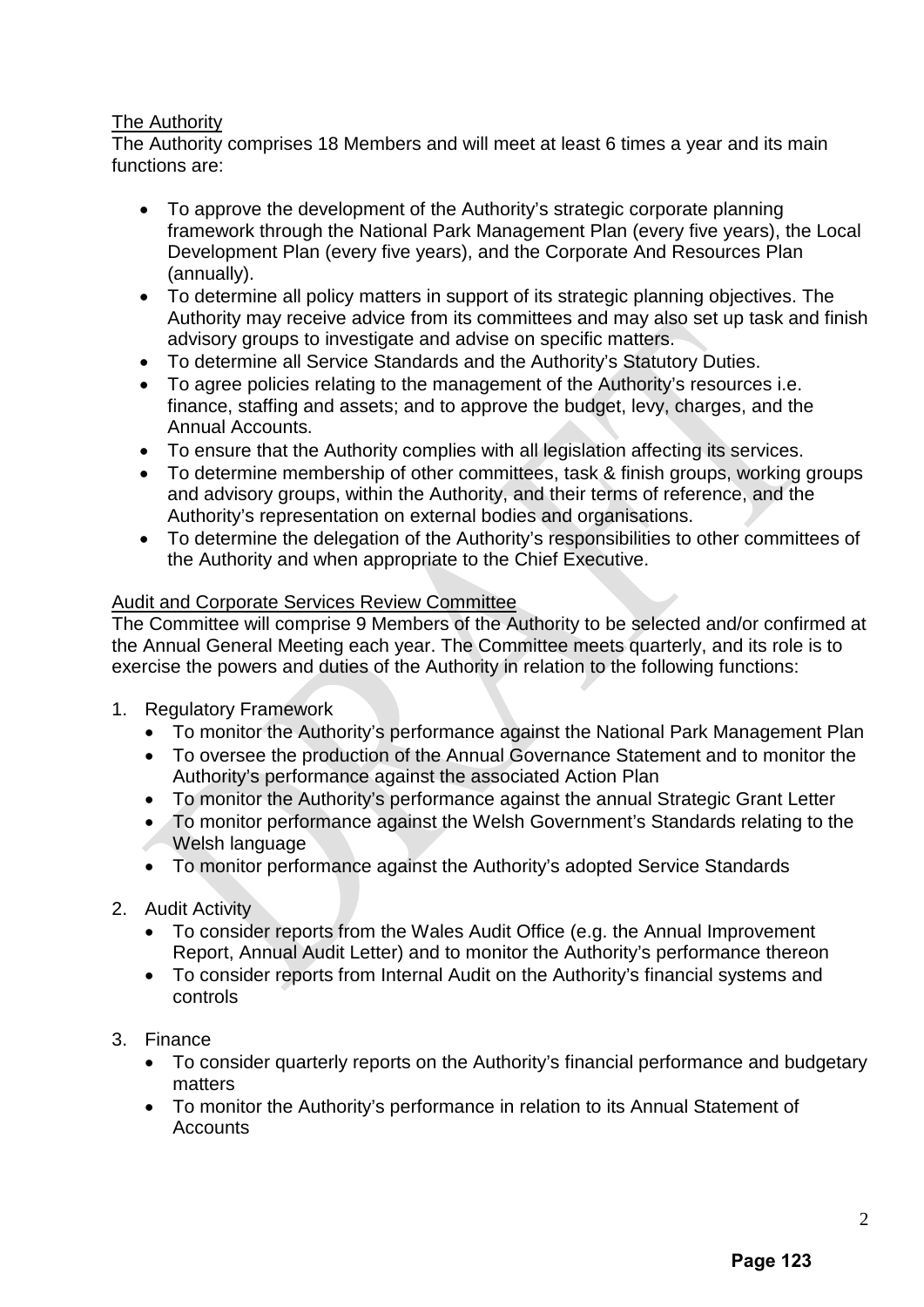4. Human Resources

To monitor the Authority's performance:

- against its adopted HR policies
- in relation to Health and Safety
- 5. Information Technology
	- To monitor the Authority's performance in relation to its Information Technology **Strategy**
- 6. Performance Management
	- To consider quarterly reports on the *Ffynnon* performance management system and to monitor the Authority's performance thereon
	- To review the Authority's Risk Register in terms of Audit and Corporate functions and make any recommendations to the National Park Authority to change levels of risk
	- To consider reports of the meetings of the Continuous Improvement Group
- 7. Communications
	- To monitor the Authority's performance in relation to Communications and Marketing
- 8. Other issues
	- To review any issue referred to it by the National Park Authority, any of its Committees or the Chief Executive Officer
	- To determine an Authority response on any proposals that affect the National Park or the Authority, its powers, duties, functions and responsibilities, particularly but not exclusively, from central, regional or local government, neighbouring authorities, partnerships and other external bodies where the proposals are relevant to the functions of the Committee and where the Chief Executive considers that such response should be determined by the Committee

#### Development Management Committee

The Development Management Committee is made up of the Authority's 18 members, and is responsible for carrying out the Authority's statutory planning functions in relation to the determination of applications, appeals and enforcement matters, and allied issues relating to development and the regulation of uses and activities.

The terms of reference of the Development Management Committee are:

- (a) Except where those powers and duties have been delegated by the Authority to one of its officers and subject to its decisions being in conformity with the Authority's approved statements and plans the Committee shall exercise, with power to act, all the powers and duties of the Authority relating to the consideration of planning, listed building and conservation area applications, notification schemes, tree preservation orders, the control of development and the enforcement of such control, and other consultation schemes where appropriate.
- (b) Where Members resolve to take a decision, contrary to an officer's recommendation, which the Chief Executive, the Director of Planning or the Development Management Team Leader identifies as constituting a significant departure from an approved plan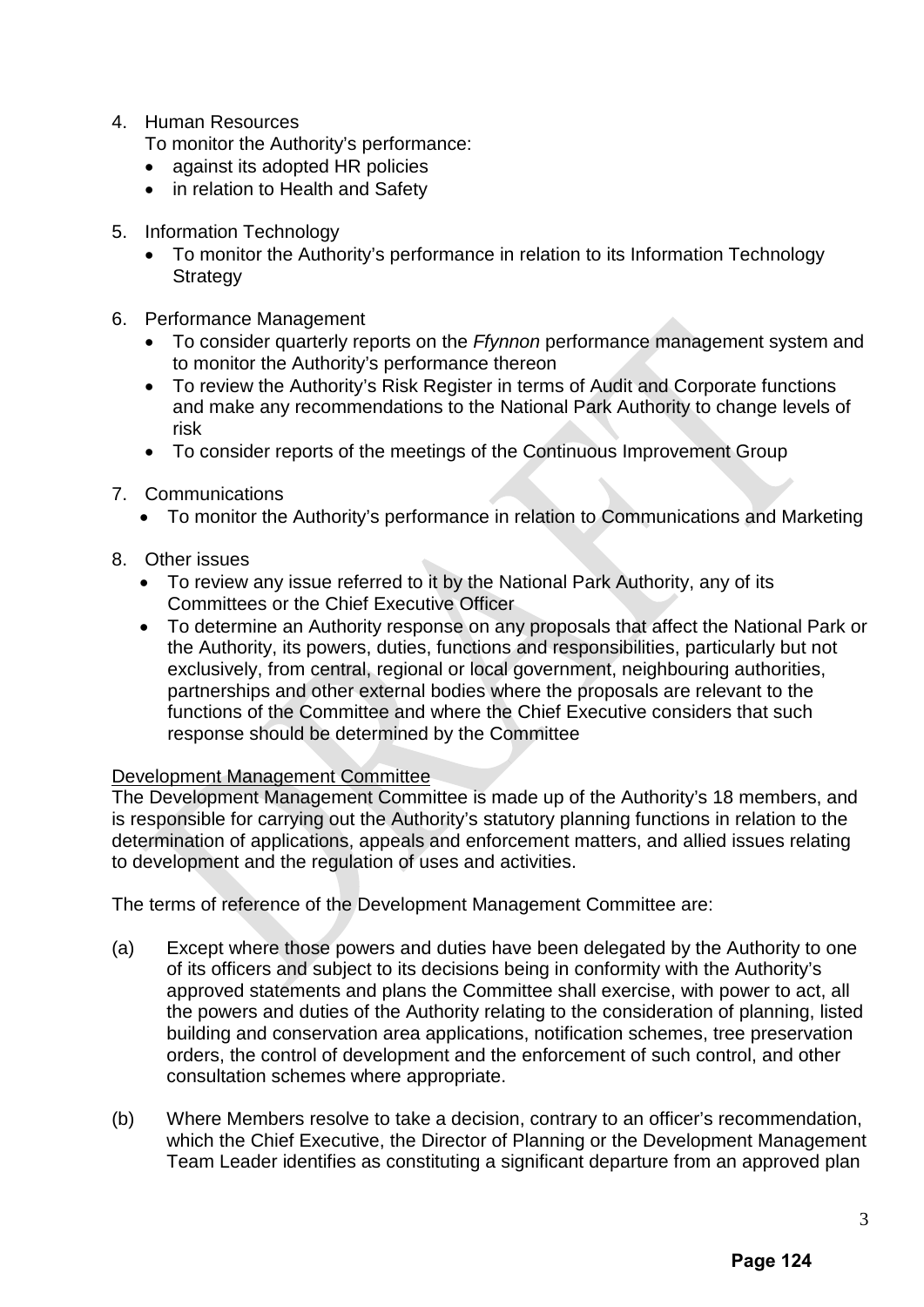or policy of the Authority, or as otherwise having significant implications for the Authority, the decision shall be deferred until the next meeting of the Committee.

If, ultimately, the Committee's decision is contrary to the officer recommendation, there shall be taken a full minuted record of Members' reasons for rejecting the officer recommendation, together with a recorded vote.

- (c) To receive reports from time to time from the Chief Executive (National Park Officer) and other officers on the exercise of any functions relating to the control of development which may have been delegated to them.
- (d) To deal with all matters relating to the designation and administration of Conservation Areas.

#### Operational Review Committee

The Committee comprises 9 Members of the Authority, to be selected and/or confirmed at the Annual General Meeting each year. The Committee meets on a quarterly basis and considers reports to the Authority on its performance. The role of the Committee is:

- 1. To monitor performance and make recommendations to the National Park Authority in relation to the functions of:
	- Development Management
	- Park Direction
	- Countryside, Community and Visitor Services
- 2. To review the Authority's Risk Register in relation to the above-mentioned functions and make any recommendations to the National Park Authority to change levels of risk.
- 3. To review the Authority's financial performance in relation to the functions of the services referred to in 1 above.
- 4. To review any issue referred to it by the National Park Authority, any of its Committees or the Chief Executive.
- 5. To determine an Authority response on any proposals that affect the National Park or the Authority, its powers, duties, functions and responsibilities, particularly but not exclusively, from central, regional or local government, neighbouring authorities, partnerships and other external bodies where the proposals are relevant to the functions of the Committee and where the Chief Executive considers that such response should be determined by the Committee.

#### Continuous Improvement Group

The Continuous Improvement Group consists of four Members of the Authority plus the Chief Executive. The membership includes the Chairman and Deputy Chairman of the Authority along with the Chairs of the two Review Committees. The Group has authority to invite attendance of other Members or officers if the work programme indicates that their attendance or experience would add value to its work.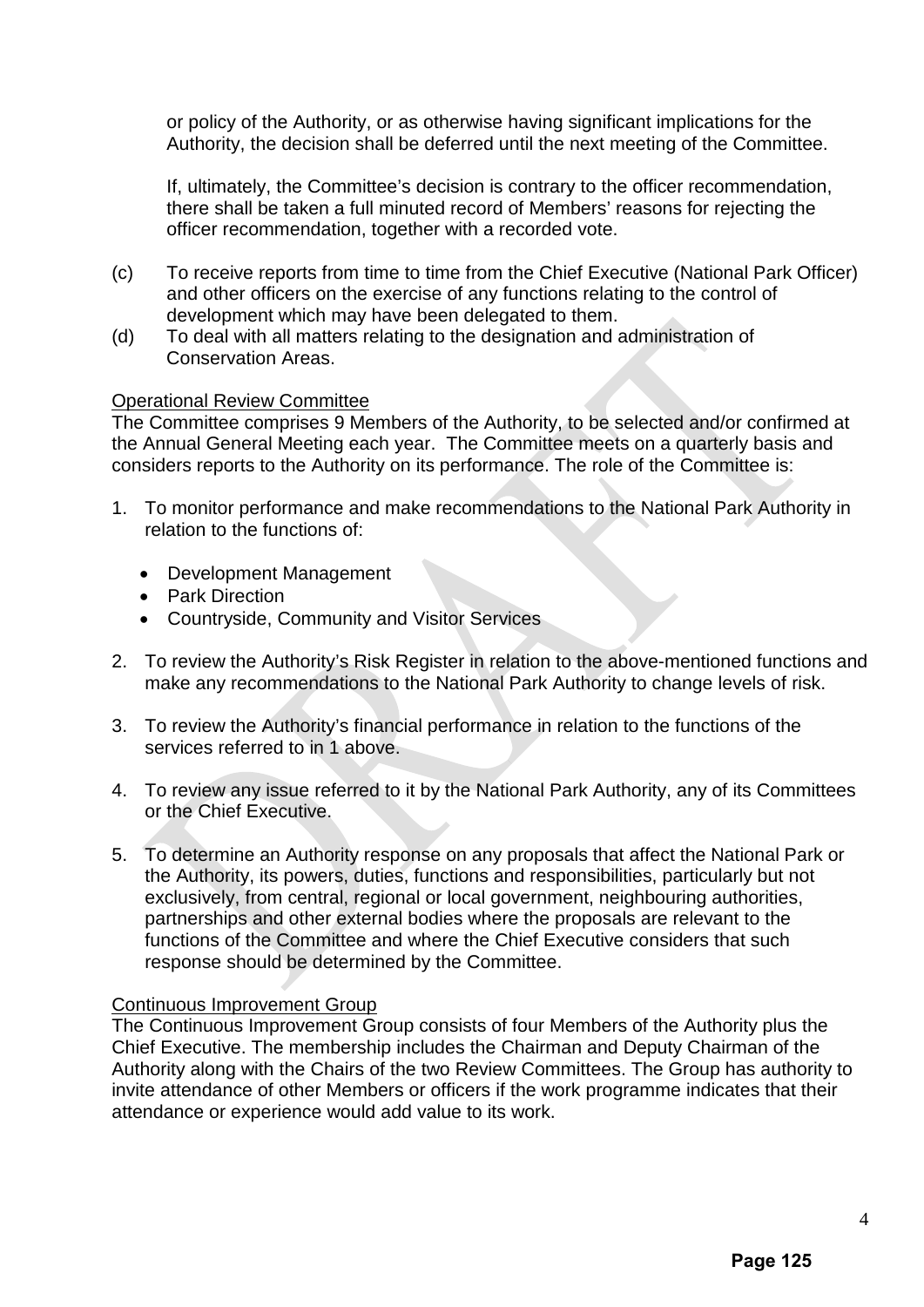#### Internal Audit

The review of the effectiveness of the system of internal control and governance arrangements is informed by the work of the Internal Auditors and their reporting to the Authority. This work is undertaken by Gateway Assure. The terms of reference for internal audit require that work is conducted in accordance with standards as set out in the CIPFA Code of Practice for Internal Audit in Local Government. During the year Gateway Assure ceased operations and passed their open contracts on to TIAA. TIAA will provide an audit opinion which will be reported to the Authority.

#### External Audit

Wales Audit Office act as the Authority's external audit and make comments following their financial accounts and performance work and in the annual audit letter. They also express an opinion on the adequacy of internal audit work.

#### Section 151 Officer

Within the Authority the Finance Manager also acts as the Section 151 Officer. The Authority complies with the CIPFA "Statement on the Role of the Chief Financial Officer in Local Government". The Finance Manager is also a member of the Authority's Leadership Team.

#### Sustainable Development Fund Committee

The Authority has a Sustainable Development Fund Committee that consists of Authority Members and independent advisors who provide advice on the awarding of SDF grants.

#### The Executive

An Executive structure for decision making for officers is based on a Senior Management Team and a Leadership Team.

#### Principles of Governance

The review of the effectiveness of the Authority systems of governance is undertaken in accordance with the following 6 CIPFA principles:

- Focusing on the Authority's purpose, on outcomes for the community including citizens and service users and creating and implementing a vision for the local area
- Members and officers working together to achieve a common purpose, with clearly defined functions and roles
- Promoting values for the Authority and demonstrating the values of good governance through upholding high standards of conduct and behaviour
- Taking informed and transparent decisions which are subject to effective scrutiny and managing risk
- Developing the capacity and capability of Members and officers to be effective
- Engaging with local people and other stakeholders to ensure robust public accountability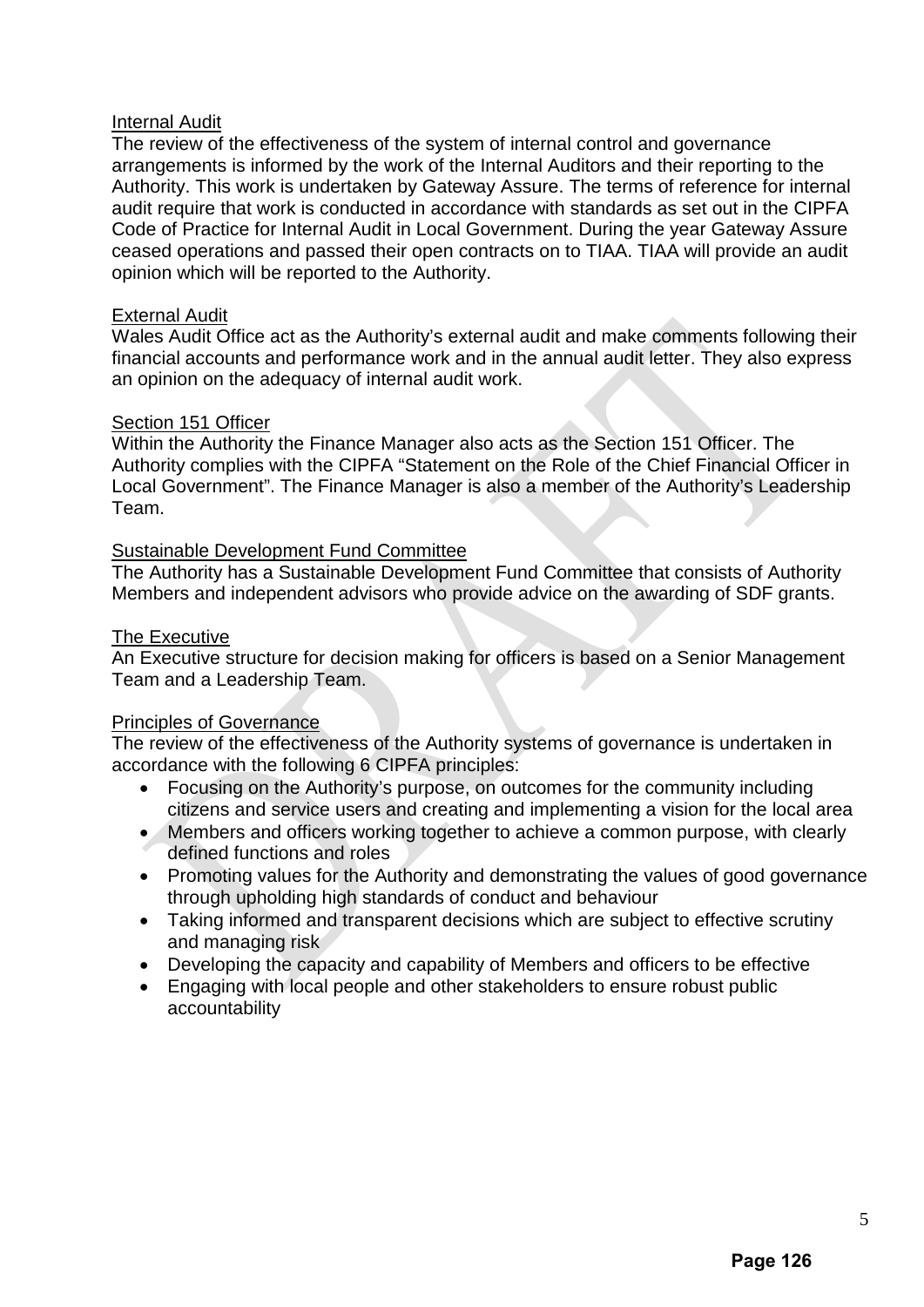| IV.<br>Actions Taken During The Tear                                                                                                                                                |                                                                                                                                                                                                       |                                                                                                                                                                                                                                                      |
|-------------------------------------------------------------------------------------------------------------------------------------------------------------------------------------|-------------------------------------------------------------------------------------------------------------------------------------------------------------------------------------------------------|------------------------------------------------------------------------------------------------------------------------------------------------------------------------------------------------------------------------------------------------------|
| <b>Governance Issues</b><br><b>Identified</b>                                                                                                                                       | <b>Action to be taken</b>                                                                                                                                                                             | <b>Evaluation</b>                                                                                                                                                                                                                                    |
|                                                                                                                                                                                     |                                                                                                                                                                                                       |                                                                                                                                                                                                                                                      |
| <b>National Park Grant Funding</b>                                                                                                                                                  | Continue to work with Welsh<br>Government to respond to<br>funding position and developing<br>a medium term financial plan                                                                            |                                                                                                                                                                                                                                                      |
| Plan in place to fulfil S6 duty of<br>the Environment Act setting<br>out what actions the Authority<br>proposes to maintain and<br>enhance biodiversity, and<br>promote resilience. | Plan drafted and approved by<br>Members by end of 2019.                                                                                                                                               | A Section 6 signposting<br>document has been<br>produced and approved<br>by the Authority at<br>October 2019 NPA. The<br>document outlines the<br>approach taken by<br>PCNPA to embedding<br>the duty within its<br>corporate planning<br>framework. |
| Adopt new methodology for<br>risk Management as advised<br>by internal auditors                                                                                                     | New methodology for risk<br>management applied to risk<br>register.                                                                                                                                   | The risk register is now<br>reported in the revised<br>format.                                                                                                                                                                                       |
| Responding to Impact of Brexit                                                                                                                                                      | Participate in engagement<br>opportunities on withdrawal<br>from EU provided by the Welsh<br>Government and contribute to<br>opportunities to influence UK<br>and Welsh policy on land<br>management. |                                                                                                                                                                                                                                                      |
| Review of how we work<br>focused on current digital<br>systems and identification of<br>gaps to improve efficiency and<br>collaboration across the<br>Authority.                    | Review carried out.<br>Recommendations provided.                                                                                                                                                      | Review has been<br>carried out of<br>Countryside,<br><b>Communities and Visitor</b><br>Services and other<br>services will now be<br>looked at.                                                                                                      |
| Improve communication of<br>corporate policies and<br>standards to staff.                                                                                                           | Review of current standards<br>and policies in place.<br>Communication activities with<br>staff.                                                                                                      | New template has been<br>created and monitoring<br>spreadsheet for<br>leadership team.                                                                                                                                                               |

# **IV. Actions Taken During The Year**

Previously identified Significant Governance Issues, the actions taken to tackle these issues and their evaluations are shown in the table below:

# **V. Review of Effectiveness**

The Authority is responsible for conducting an annual review of the effectiveness of its governance framework including the system of internal control. This review is informed by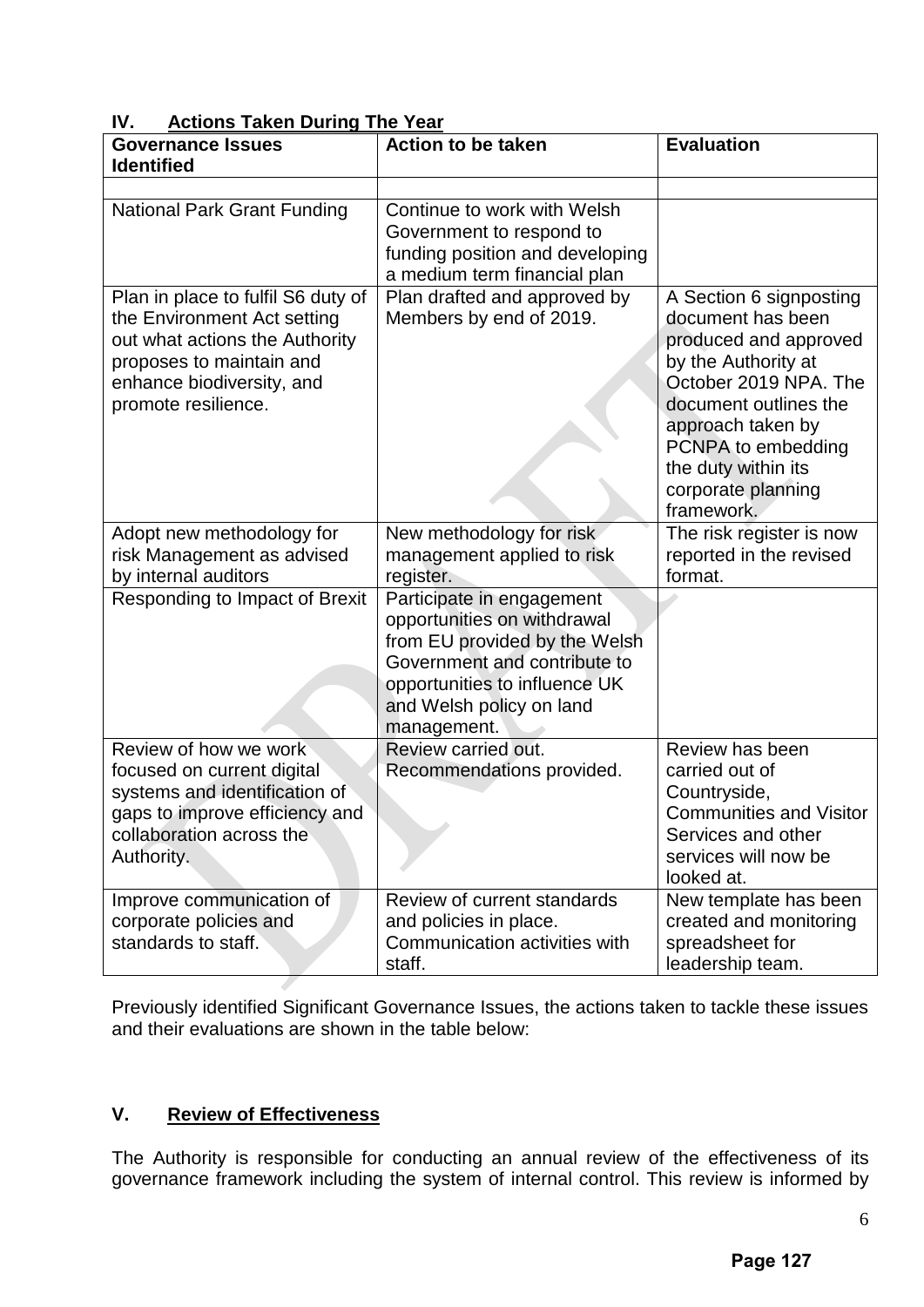the work of the Authority's Members and its Committees, internal and external auditors, other review agencies (as appropriate) and senior managers who have responsibility for the development and maintenance of the internal control environment. The normal process of review has been impacted by the delay in the production of the Annual Improvement Report from the Wales Audit Office.

The review is based on the six principles of the CIPFA Code of Corporate Governance.

#### **Principle 1**

## **Focusing on the Authority's purpose, on outcomes for the community including citizens and service users and creating and implementing a vision for the local area.**

The Authority has been focusing on developing work to ensure that it is 'fit for purpose' to meet the challenges of the future.

#### Valued and Resilient: The Welsh Government's Priorities for Areas of Outstanding Natural Beauty and National Parks

The Authority, in partnership with other designated areas has undertaken work consistent with 'Valued and Resilient' priorities.

#### The Wellbeing of Future Generations Act

The Authority has worked with the Welsh Local Government Association (WLGA) as an Early Adopter and undertaken Member and officer training with Brecon Beacons and Snowdonia National Park Authorities (NPAs). The Corporate and Resources Plan for 2019/20 has been prepared to deliver against the seven Well-being Goals set by Welsh Government. The plan shows budget distribution across the Well-being Goals and the Authority's Well-being Objectives.

During 2019/20 the Wales Audit Office carried out field work which focused on: Does Pembrokeshire Coast National Park Authority have an effective approach to involving stakeholders when proposing and making changes to deliver service improvements? They carried out interviews and looked at documentation relating to Future Provision of Information to Visitors and Volunteer Forum alongside the wider approach of the Authority.

The Authority completed the Future Generations Commissioners' Self Reflection Toolkit in 2018/19 which enabled the Authority to assess its performance against the five ways of working. The Commissioner's office arranged workshops to help public bodies learn together and evaluate each other's responses. In 2019/20 the Authority received feedback from the Commissioner on its submission.

#### Demonstrating Strategic Leadership

The Authority approved a new National Park Management Plan (NPMP) 2020/24 in December 2019. Members had been involved with the development of the Plan through workshop sessions.

An opportunities and challenges document was produced to inform the revision of the National Park Management Plan and was circulated for comment in the latter part of 2018. As part of this process the Authority carried out engagement activities to explore mechanisms for engaging with a wider audience. This included a session with Gypsy and Traveller young people and people engaged with the Solva Care Project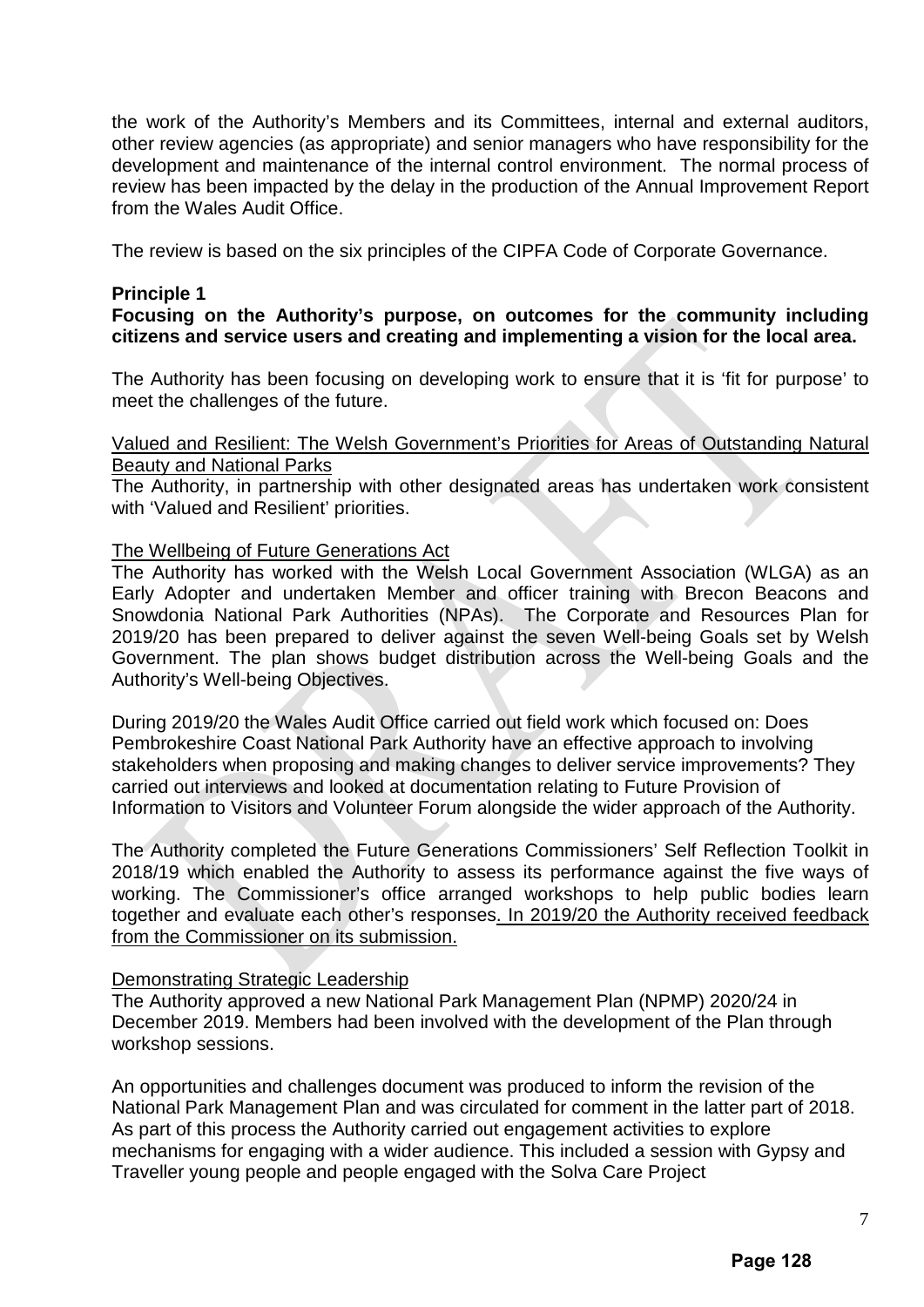#### Corporate and Resources Plan

The three National Park Authorities in Wales have agreed to work to a common format of an annual Corporate and Resources Plan to meet the requirements of both The Well-being of Future Generations (Wales) Act 2015 and Local Government (Wales) Measure 2011. The Corporate and Resources Plan document sets out the Authority's Well-being objectives (which are also the Authority's Improvement objectives) and aligned work programme for the forthcoming year and acts as our Annual Improvement Plan Part 1. The Well-being of Future Generations Act also requires public bodies to act in accordance with the sustainable development principles and this document highlights how these principles are embedded in the work carried out to achieve our objectives.

#### Quality of Service

The Authority carries out surveys of the effectiveness of its service delivery through customer satisfactions surveys, performance against quality standards and by monitoring formal complaints which remain at a low level. In 2019/20 the three Authority centres have developed business plans which recommend the development and use of Visitor Surveys to gain greater understanding of audiences and their experiences.

#### Ffynnon System

.

The Authority has continued to adopt the Ffynnon system to ensure that we develop and manage a robust system of performance information to highlight the impact of the work undertaken by the Authority. Performance review committee reports are prepared from information captured on Ffynnon.

#### Community Engagement

The Authority has endorsed Participation Cymru's 10 National Principles for Public Engagement in Wales. An engagement action plan has been developed to help focus and drive action in this area with three priority areas and three longer term areas. An engagement action plan group is in place to monitor implementation of the action plan and has representation from across Authority departments

The three priority areas within the engagement action plan are

- Testing new approaches to engagement through National Park Management Plan **Development**
- Development of mechanisms for young people to influence the work of the Authority
- Engaging Volunteers and Service Users

During 2019/20 the Authority established a Volunteer Forum, providing an opportunity for volunteers to learn more about the Authority and influence its priorities, policies and volunteer offer. The forum draws on volunteer representatives from across the volunteer offer, including representatives from Pathways, Volunteer Wardens, Youth Rangers and Activity Leaders..

The Authority is part of the Pembrokeshire Engagement Network which promotes engagement practice and provision in Pembrokeshire.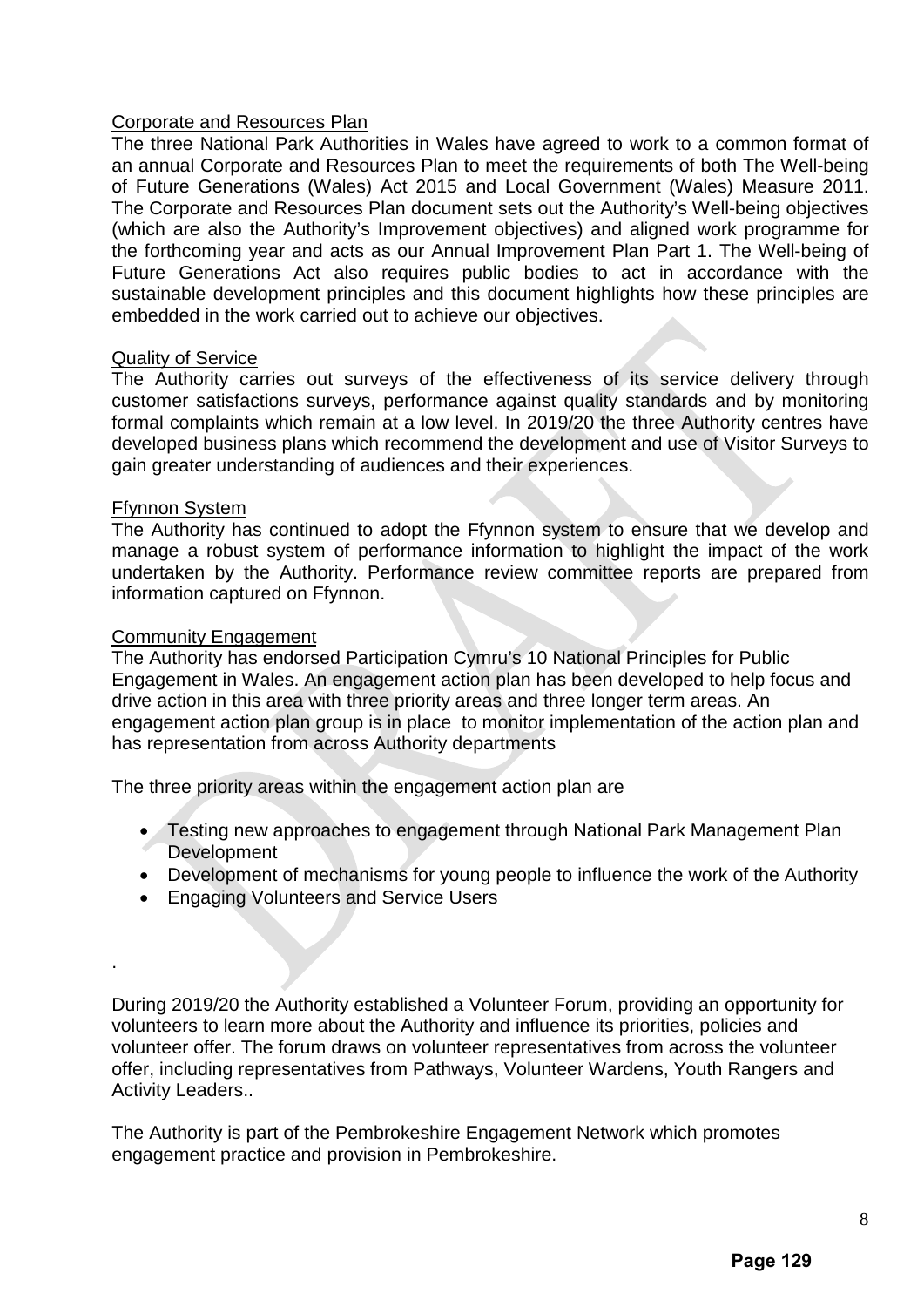## Membership of Public Service Board

The Authority is an invited member of the Pembrokeshire Public Services Board (PSB). The PSB agreed the Pembrokeshire Well-being Plan, and the Authority's Corporate Plan reflects the Well-being Objectives in the Plan.

#### Welsh Language Strategy

The Authority has in place a 5 year Welsh Language Strategy and has developed SMART measures that sit under it. Under the Welsh Language (Wales) Measure 2011, all local authorities in Wales must comply with a framework of Welsh Language Standards. Standard 145 requires the Authority to produce a 5-year strategy that sets out how we propose to promote the Welsh language more widely in the National Park. The strategy must also include a target (in terms of the percentage of speakers in the National Park) for increasing or maintaining the number of Welsh speakers in the National Park by the end of the 5 year period concerned, together with a statement setting out how we intend to reach that target.

## **Principle 2**

## **Members and officers working together to achieve a common purpose, with clearly defined functions and roles.**

#### National Park Grant and Levy

While the NPG / Levy for 2019/20 remained effectively unchanged from the 2018/19 the revenue budget was only balanced by using £167k of surplus reserves. Members and officers have worked together to manage the total reduction in NPG / Levy since 2010/11 of £730k.

#### Member and officer Joint Training & Development

The Authority actively promotes joint training sessions between Members & officers.

#### Consultations

Members have contributed their comments to responses to Welsh Government and other bodies' consultation papers including: CL

- National Development Framework
- Sustainable Farming
- Independent Remuneration Panel For Wales

#### Employee Forum

The Authority has in place an Employee Forum. The purpose of the Forum is to provide a platform for Members and staff to maintain open and collaborative employee relations by discussing a range of employee matters and gaining an understanding from each other on issues facing the Authority.

#### **Principle 3**

## **Promoting values for the Authority and demonstrating the values of good governance through upholding high standards of conduct and behaviour.**

A Code of Conduct for Members and a Code of Conduct for Officers is in place. Issues relating to breaking the Code of Conduct are dealt with by the following: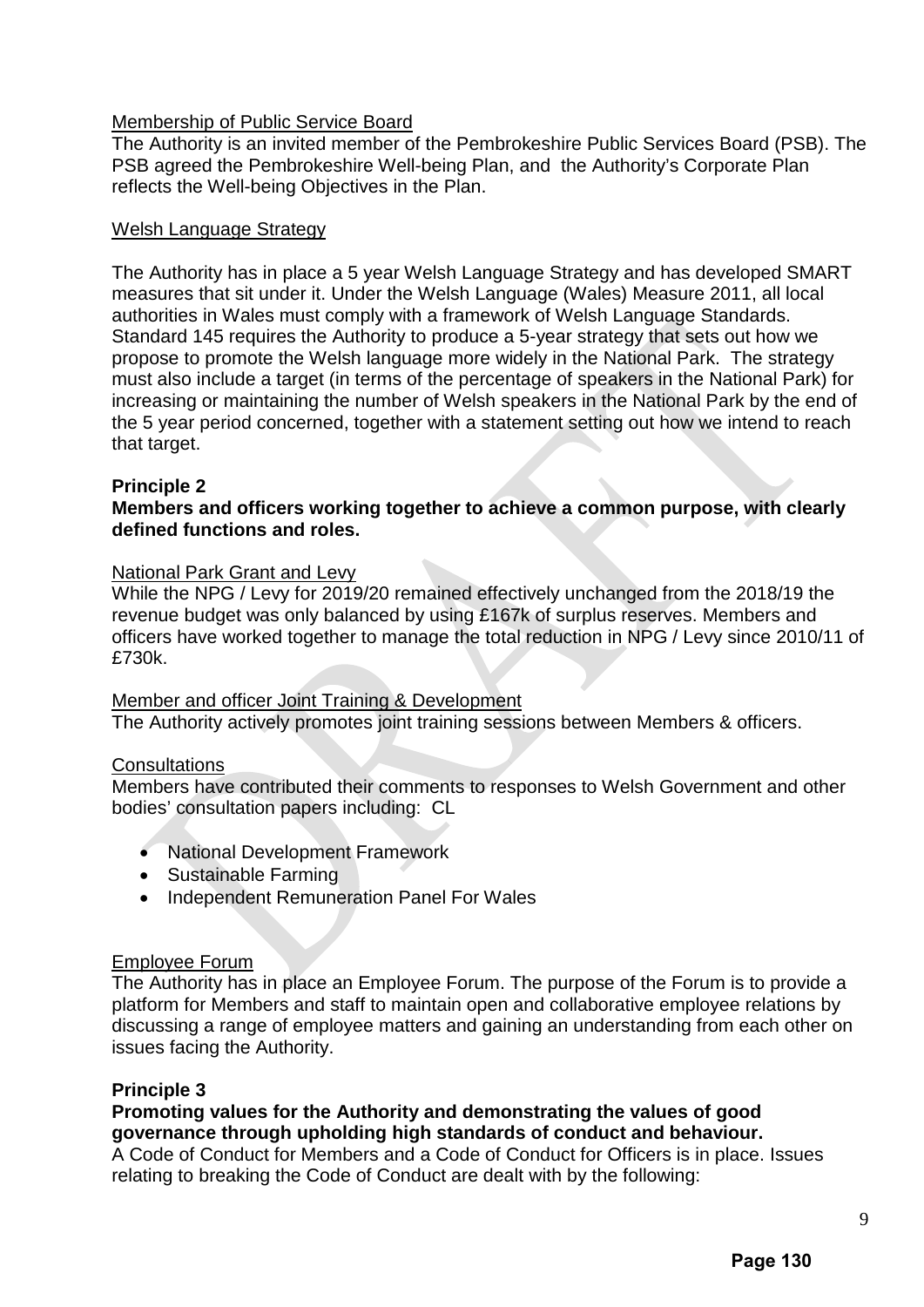### The Standards Committee

It is the responsibility of the Authority's Standards Committee to promote high standards of conduct by Members and officers. It does this by advising on and promoting awareness and understanding of the code of conduct for Members and the code of conduct for officers, both of which have been adopted by the Authority. During the year the members of the committee increased from two to three.

#### Monitoring Officer

The statutory Monitoring Officer functions are set out in Section 5 of the Local Government and Housing Act 1989 (as amended) i.e., in short, to report to the Authority if the Monitoring Officer considers that any proposal, decision, or omission by the Authority may give rise to unlawfulness or maladministration.. During the year the Authority appointed a new Monitoring Officer and agreed the appointment of the Administration and Democratic Services Manager as the permanent Deputy Monitoring Officer.

#### Public Services Ombudsman for Wales

The Public Services Ombudsman for Wales has jurisdiction over the Authority's functions by virtue of the Public Services Ombudsman (Wales) Act 2005. He has not made any investigation into the Authority either in relation to any alleged breaches of the Members' Code of Conduct adopted by the Authority on 25 June 2008, or in relation to a complaint made against the Authority.

#### Staff Members

Issues relating to the conduct of staff are normally considered in accordance with the Authority's Disciplinary procedures. All Authority staff have annual performance appraisals. This process allows an opportunity for managers and staff to review past performance, highlight potential areas of concern and agree future objectives to ensure they are linked to service plan/corporate targets.

#### Whistle Blowing Policy

In the Public Interest Disclosure Act 1998 the Government has given statutory protection to employees who 'blow the whistle' by speaking out against corruption and malpractice at work. It protects them against victimisation and dismissal. In its commitment to the highest standards of openness, probity and accountability, the policy states "The Authority encourages employees and others with serious concerns about the Authority's work to come forward and raise their concerns with the Authority".

#### **Safeguarding Policy**

The Authority approved an updated safeguarding policy in December 2019. The policy had been revised to take account of changes to legislation (Social Services and Well-being (Wales) Act 2014) and in the way these changes have been interpreted and delivered at a local level in West Wales. The new policy includes additional guidance and provides updates regarding processes and procedures. The policy aims to ensure that sound working practices are in place that put safeguarding as a priority and which are effective in managing risk for these vulnerable groups, but which will also protect staff and volunteers against wrongful or malicious allegations.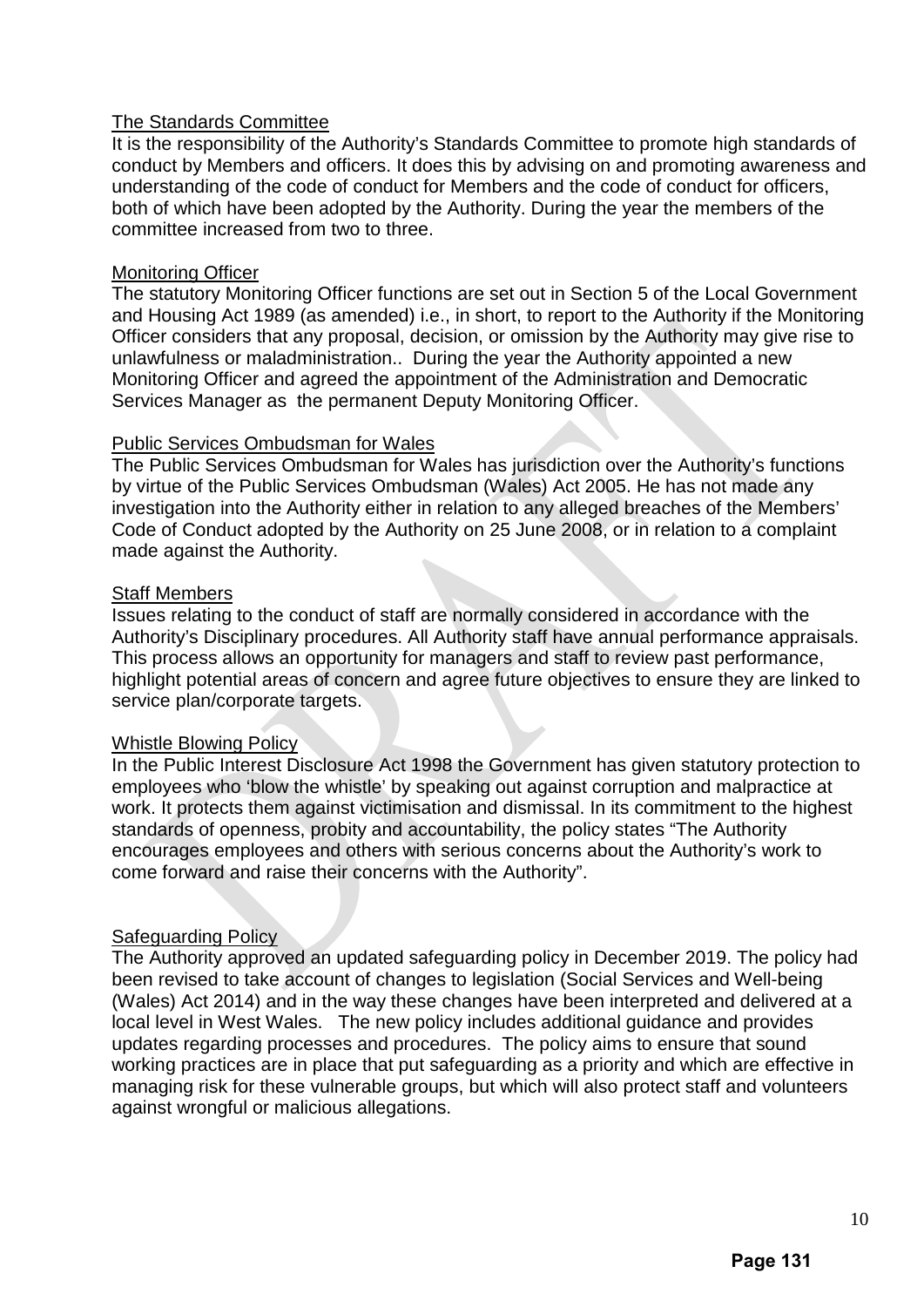## Anti-Fraud and Bribery Policy

The Authority has in place approved an Anti-Fraud and Bribery Policy. The policy covers all employees, volunteers and members of the Authority. It incorporates the changes to the bribery legislation that have been included in the Bribery Act 2010. The Bribery Act 2010 establishes criminal offences and individuals found guilty can face an unlimited fine and imprisonment up to ten years. Where an organisation itself is found guilty of the offence then the penalty is an unlimited fine.

#### Financial Standards

During the year the Authority revised its Financial Standards and Contract Standing Orders, the purpose of which is to provide a financial and procurement framework within which the Authority can operate. These will assist the Authority in ensuring that:

- Legislation is complied with.
- The assets of the Authority are safeguarded.
- The funds available are spent wisely and efficiently.
- Appropriate income generation is undertaken.
- Best value is achieved

## Data Protection and GDPR compliance

During 2019/20 the Authority reviewed and updated key data protection related policies, including the Data Protection Policy, Information and Data Security Policy and ICT user policy. A session was held with Members in October 2019 to provide them with further guidance on the Data Protection Policy and ICT user policy.

The Authority has in place a Data Protection Officer.

#### **Principle 4**

## **Taking informed and transparent decisions which are subject to effective scrutiny and managing risk.**

The Authority has taken the following action to improve its processes and structures and also to tackle identified issues of risk.

#### Risk Management

The Risk Register is presented to each meeting of both the Audit & Corporate Services and Operational Review Committees and annually to the Authority. It is regularly reviewed by the Leadership Team when current risks are reviewed and new risks evaluated.

#### Performance Management

The Authority uses the Ffynnon performance management system. Staff update the Ffynnon system directly with information to update performance reporting on a regular basis.

#### Upgrading systems infrastructure

During 2019/20 the Authority undertook work on the following IT systems: development of digital technology apps to help improve the working practices and upgrading of broadband capacity.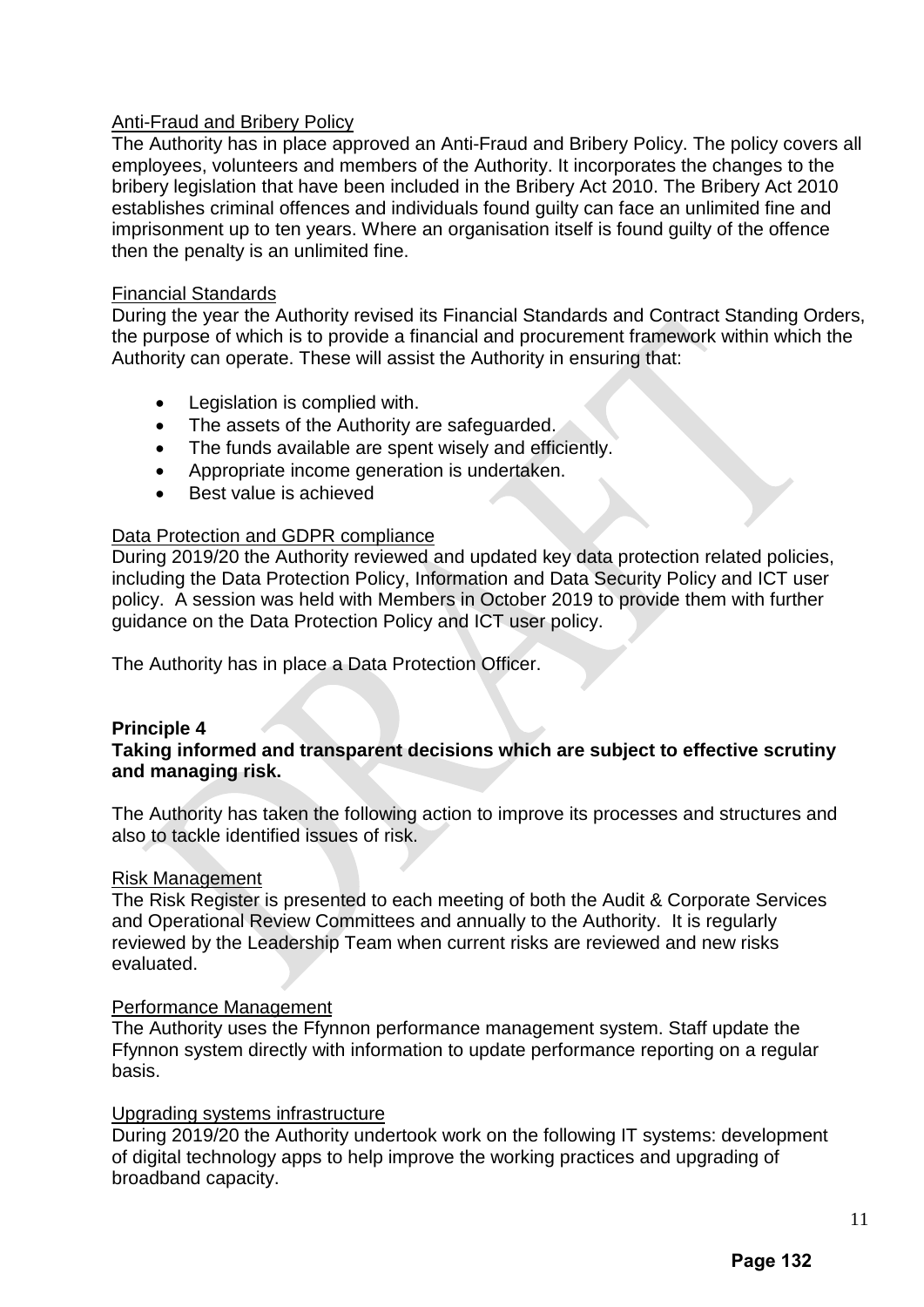## Internal Audit 2019/20

As part of the Authority's corporate governance programme a risk assessment was made on all its services and formed the basis of the work carried out during 2019/20 by the Authority's internal auditors Gateway Assure. The focus of the Audit was on the following areas:

- Car Parks
- Grants
- Business Continuity
- Information Governance
- Risk Management
- Key Financial Controls( Banking Arrangements, Treasury/Investments and Fixed Assets)
- Health & Safety
- Operational Review Rangers
- Fleet Management (Follow up)

## Head of Internal Audit's Annual Opinion

At the Authority's Audit and Corporate Services Review Committee held on the 13<sup>th</sup> Mav 2020 the following audit opinion was given for 2019/20:

"TIAA is satisfied that, for the areas reviewed during the year, Pembrokeshire Coast National Park Authority has reasonable and effective risk management, control and governance processes in place.

This opinion is based solely on the matters that came to the attention of TIAA during the course of the internal audit reviews carried out during the year and is not an opinion on all elements of the risk management, control and governance processes or the ongoing financial viability or your ability to meet financial obligations which must be obtained by the Authority from its various sources of assurance"

## **Committees**

Individual service team leaders update Members of their respective Review Committee with details of the work in progress within their respective teams. There is a clear documenting of decisions, meeting agenda and minute process. Members therefore make decisions based on timely and accurate information, although some decisions are deferred to allow Members more time for considered decisions.

#### Wales Audit Office Reports

Wales Audit Office passes an opinion on its review of the Authority's performance and Statements of Accounts which is recorded in the WAO Improvement Assessment Letter and the ISA 260 report.

#### Wales Audit Office National Park Authorities – Governance Review

Following the Auditor General's consultation on the Well-being of Future Generations Act and audit, all three National Park Authorities in Wales agreed to work with the Wales Audit Office in piloting approaches to audit under the Act. It has been agreed that over the next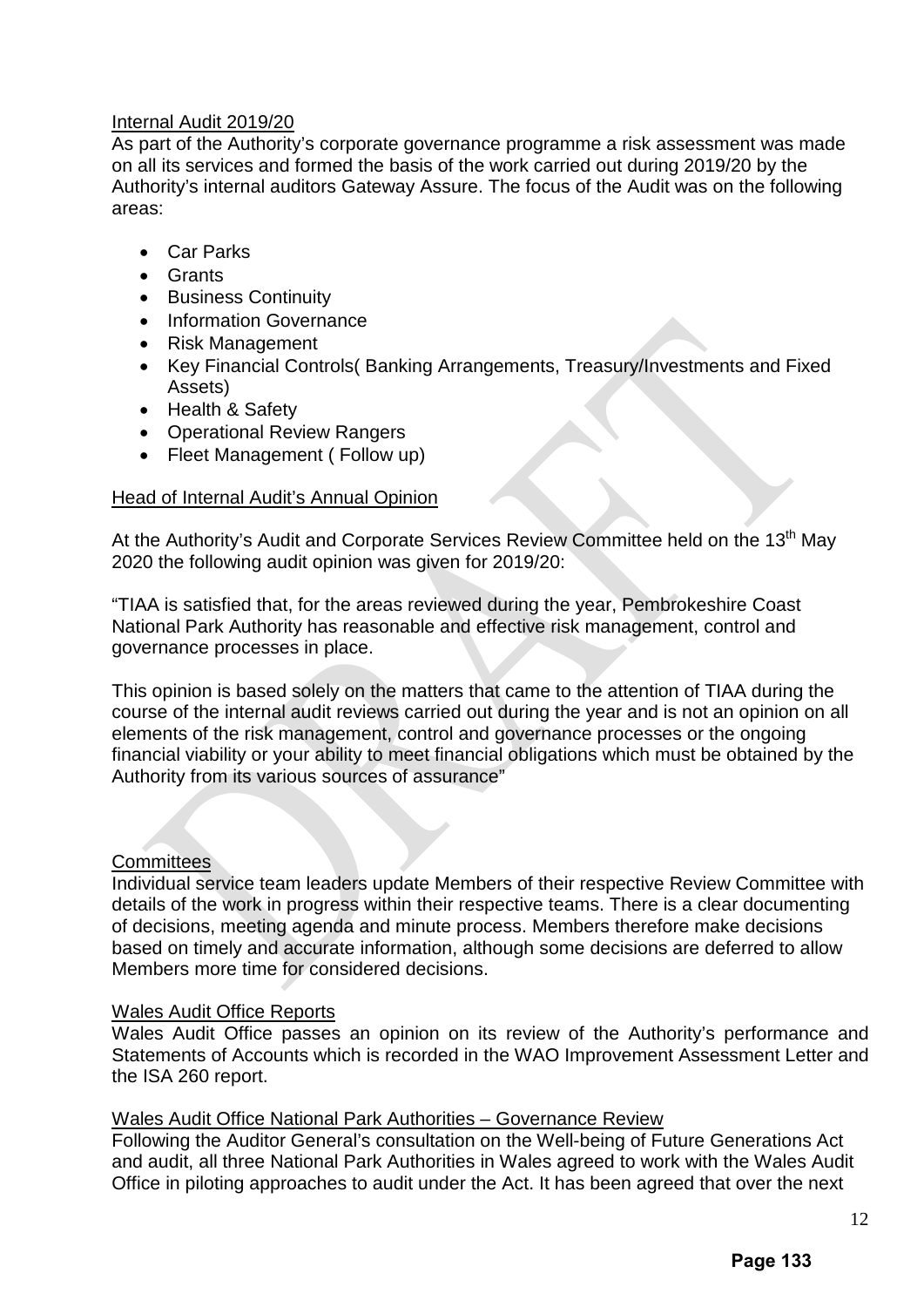four years, the Wales Audit Office will undertake a series of governance reviews aimed at facilitating improved governance in the context of the Well-being of Future Generations Act.

During 2019/20 the Wales Audit Office carried out field work which focused on: Does Pembrokeshire Coast National Park Authority have an effective approach to involving stakeholders when proposing and making changes to deliver service improvements? They carried out interviews and looked at documentation relating to Future Provision of Information to Visitors and Volunteer Forum alongside the wider approach of the Authority.

The Authority completed the Future Generations Commissioners' Self Reflection Toolkit in 2018/19 which enabled the Authority to assess its performance against the five ways of working. The Commissioner's office arranged workshops to help public bodies learn together and evaluate each other's responses. In 2019/20 the Authority received feedback from the Commissioner on its submission.

#### Annual Report on meeting the Well-being objectives

In 2019/20 the Authority published its Annual Report on meeting the Well-being Objectives (which also acted as our Annual Improvement Plan Part 2 under the Local Government (Wales) Measure 2011). This report sets out our performance on delivery in 2018/19 against the Authority's Well-being Objectives.

#### **Benchmarking**

The Authority undertakes benchmarking activities across a number of areas. Key performance indicators within the annual Corporate and Resources Plan are benchmarked against other National Park Authorities where comparative data is available.

The Authority submits an Annual Performance Report every November as part of the Welsh Government Planning Performance Framework. The annual report discusses how the Authority has performed against the indicators, identifying what it had done well so that this can be shared with others, and what steps might be taken to address areas of performance in need of improvement. Through the Framework the Authority is able to benchmark its performance against other Planning Authorities in Wales.

The Authority also in 2019/20 published its equality monitoring data in open data format as part of the Welsh Government initiative to help support benchmarking of recruitment and workforce diversity against other public bodies in Wales.

## **Principle 5**

#### **Developing the capacity and capability of Members and officers to be effective.**

The Authority continuously looks to develop the capacity and capability of Members and during the year has undertaken the following:

#### Member induction

During the year three new members were induction.

#### Member Support and Development Committee

In February 2019 the Authority set up a Member Support and Development Committee and during the year the committee met. Members also received code of conduct training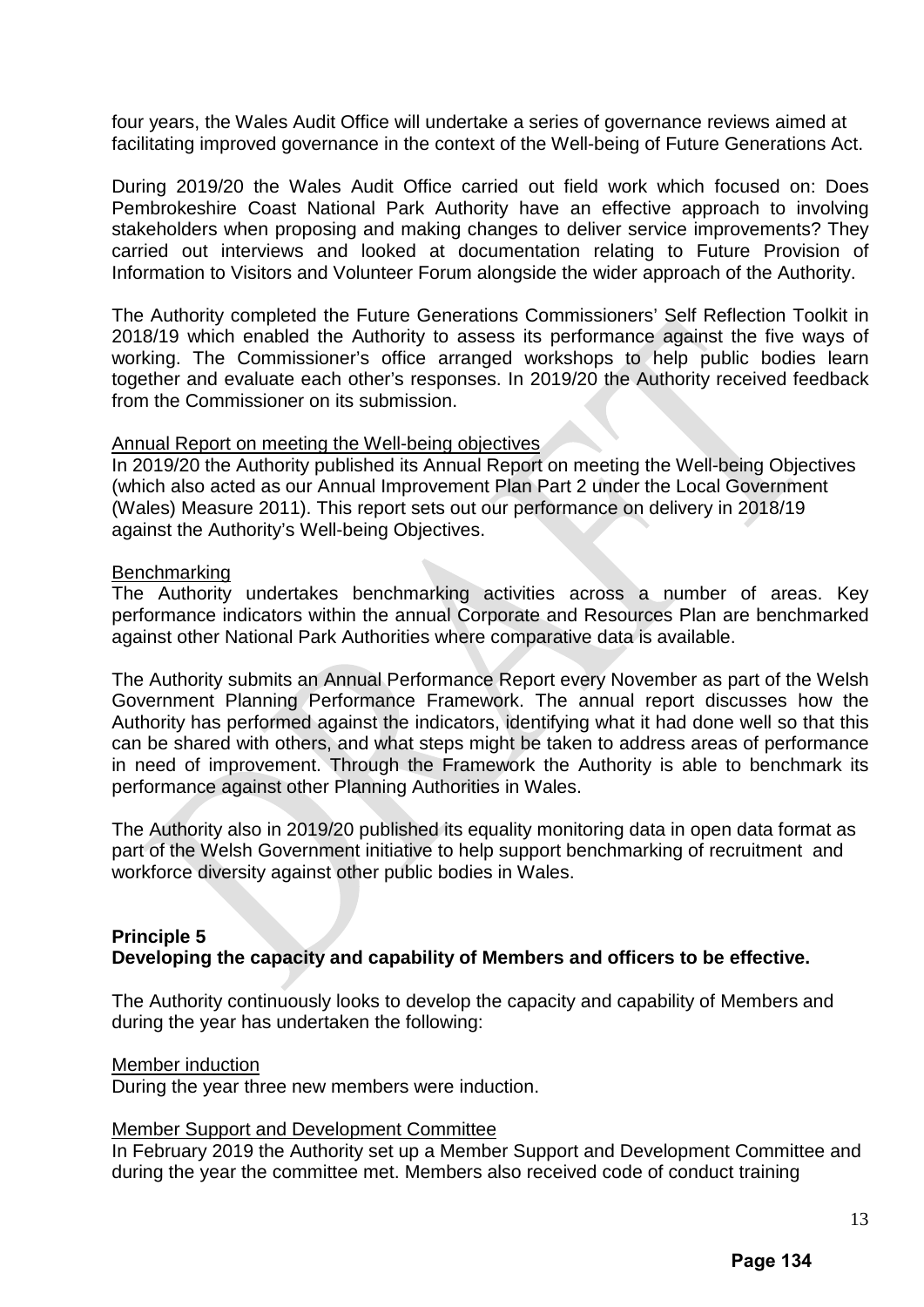## Wales Charter for Member Support and Development

The Authority currently holds Charter status, and working towards applying for Advanced Charter status, for the Welsh Local Government Association's Wales Charter for Member Support & Development. The Authority is also working towards establishing a Member development committee.

#### Staff Development

Learning and development needs are identified at annual performance reviews and priority 1 needs form the basis of the plans for the year. All new staff are 'inducted' on an individual basis when they start, with an annual corporate induction with the Chief Executive and Directors, and the opportunity to attend an all-UK National Park event. Appropriate certificated training is identified and scheduled with periodic refreshers.

Both team leaders and administrative staff participated in professional development programmes run by Pembrokeshire County Council. A cross authority programme to support administration staff is ongoing

Staff are able to access a wide range of appropriate training opportunities ensuring that they are able to continue to meet the requirements of their role. In addition, staff access training provided by Academy Wales.

#### Health and Safety

Health and Safety is a high priority for the Authority and the Health and Safety Committee, which includes representatives from across the organisation meets four times a year. The minutes of these meetings are presented to Members.

During the year the Authority undertook a process to revise its Health and Safety Policy. The main driver for this was to reflect additional work undertaken in relation to Visitor Safety in the Countryside. The new policy was approved by Members.

The Health and Safety Action Plan identified the following risk priorities:

- Sedentary behaviour
- Work related Stress
- Work related Musculo-skeletal issues
- Fitness for lifetime working (especially in practical roles and nearing retirement)

A presentation was given to Members of the Audit and Performance Committee and Operational Review Committee on Visitor Safety.

#### **Principle 6**

**Engaging with local people and other stakeholders to ensure robust public accountability.**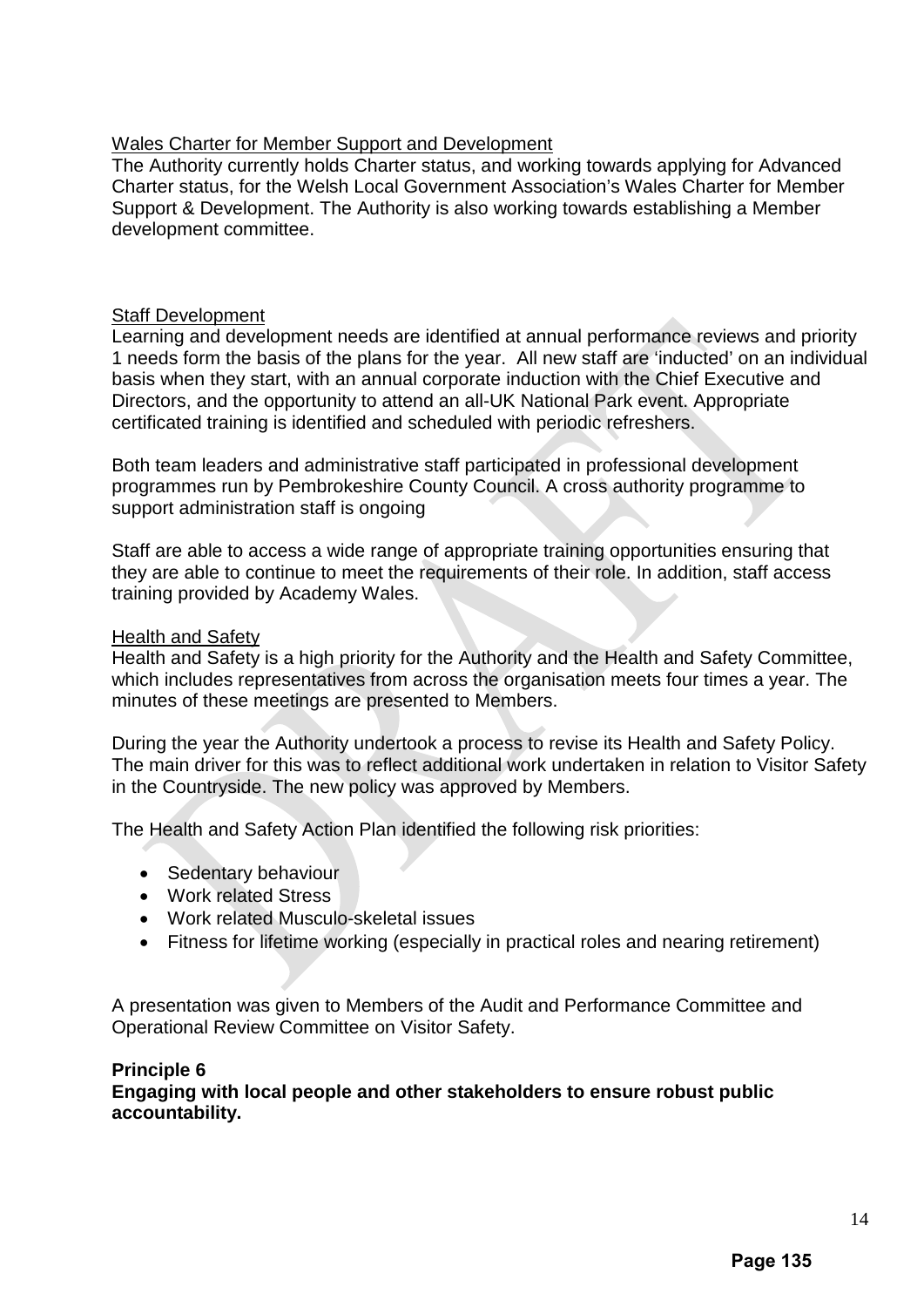During the past year the Authority has sought to engage with local people and stakeholders through a range of consultations. Following last year's survey of community councils training sessions on planning have been provided to all who requested it.

The Authority proposes to continue to undertake consultation with residents, visitors, organisations and other stakeholders on a long term strategy on service delivery on the reducing funding anticipated over the next few years.

#### Strategic Plans

Local Development Plan 2 was the subject of an Examination by an Independent Inspector in this financial year. The hearing sessions lasted 2 weeks with a final closing session in early October 2019.The Authority prepared a document identifying proposed changes to the Local Development Plan and it has been published for consultation.

An opportunities and challenges document was produced to inform the revision of the National Park Management Plan and was circulated for comment in the latter part of 2018. As part of this process the Authority has carried out engagement activities to explore mechanisms for engaging with a wider audience. This included a session with Gypsy and Traveller young people and people engaged with the Solva Care Project.

The Authority took part in a equality perception survey carried out jointly with other public bodies in south West Wales and managed by Carmarthenshire County Council and also helped facilitate Pembrokeshire focus groups in conjunction with sessions run by Pembrokeshire County Council. Feedback from the survey and focus groups informed the drafting of the Authority's revised Equality Plan 2020-24 and it's equality impact assessment.

#### Partnership working arrangements

The Authority works with a number of external bodies helping to improve value for money and in communicating with various other interest groups to deliver a number of common projects, e.g.:

- Carmarthenshire County Council; SLA's Payroll / Pension, Minerals
- South Wales Local Authority Purchasing Group
- Brecon Beacons & Snowdonia National Parks Authorities, brokerage Insurance / joint IT manager; there has been significant engagement with Town and Community Councils on the changes in planning guidance and on Budget priorities for the Authority.
- Public Services Board
- National Park Partnership on corporate social responsibility options and other sponsorship funding
- The UK National Parks and National Parks Wales.
- Joint Planning Ecologist with Pembrokeshire County Council

#### Engagement with Young People

During 2018/19 the Authority focused on how it could improve engagement with young people in relation to governance and influencing the work of the Authority. The Authority's Youth Rangers attended the November 2018 NPA meeting and presented the Euro Park Youth Manifesto to Members. A subsequent meeting was arranged between Members and the Youth Rangers to further develop work in this area.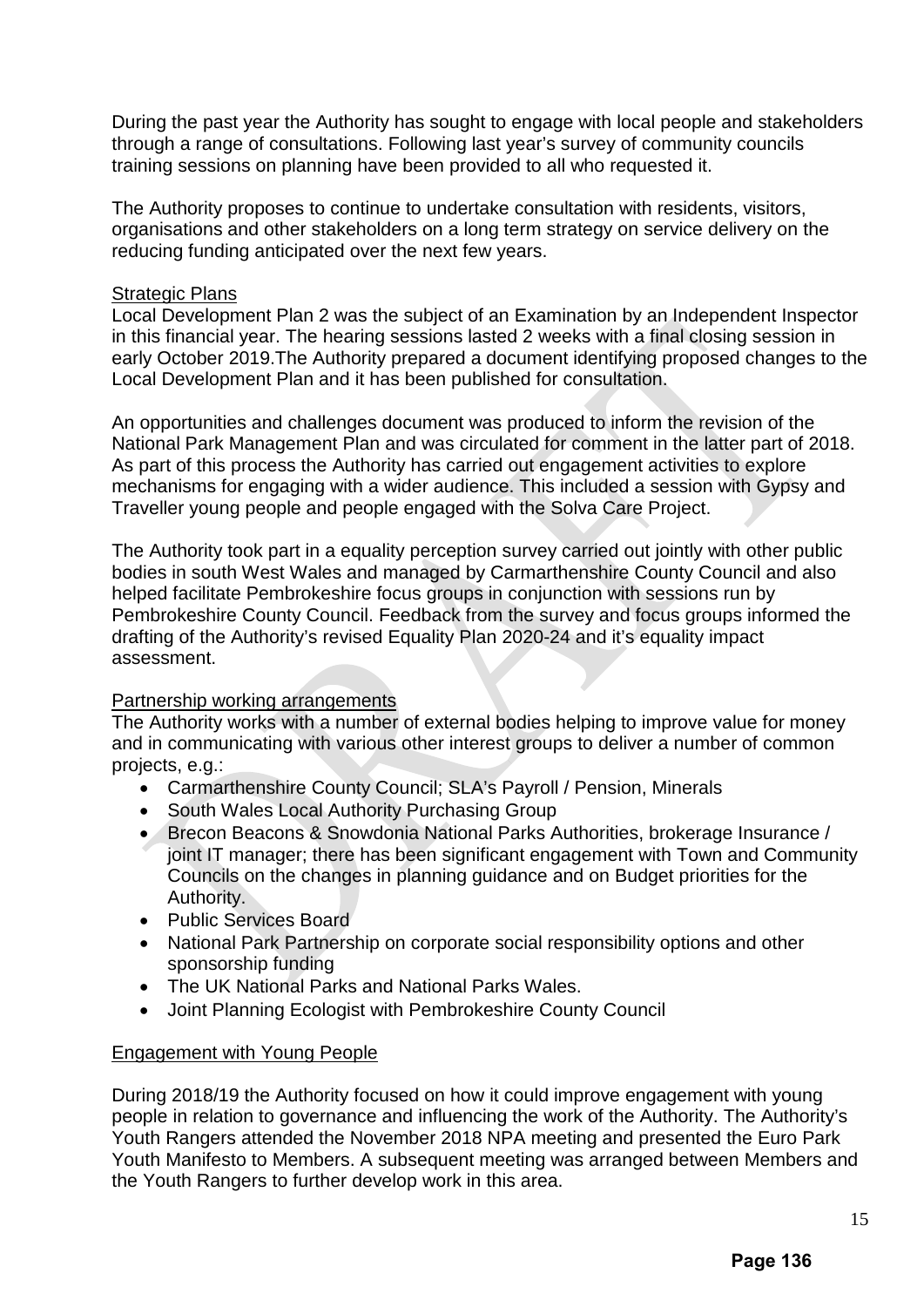## Embedding Engagement across the Authority

The Authority has endorsed Participation Cymru's 10 National Principles for Public Engagement in Wales. An engagement plan is in place to help focus and drive action in this area with three priority areas and three longer term areas. An engagement action plan group monitors implementation of the action plan.

The three priority areas within the engagement action plan are

- Testing new approaches to engagement through National Park Management Plan Development
- Development of mechanisms for young people to influence the work of the Authority
- Engaging Volunteers and Service Users

During 2019/20 the Authority established a Volunteer Forum, providing an opportunity for volunteers to learn more about the Authority and influence its priorities, policies and volunteer offer. The forum draws on volunteer representatives from across the volunteer offer, including representatives from Pathways, Volunteer Wardens, Youth Rangers and Youth Rangers and Activity Leaders.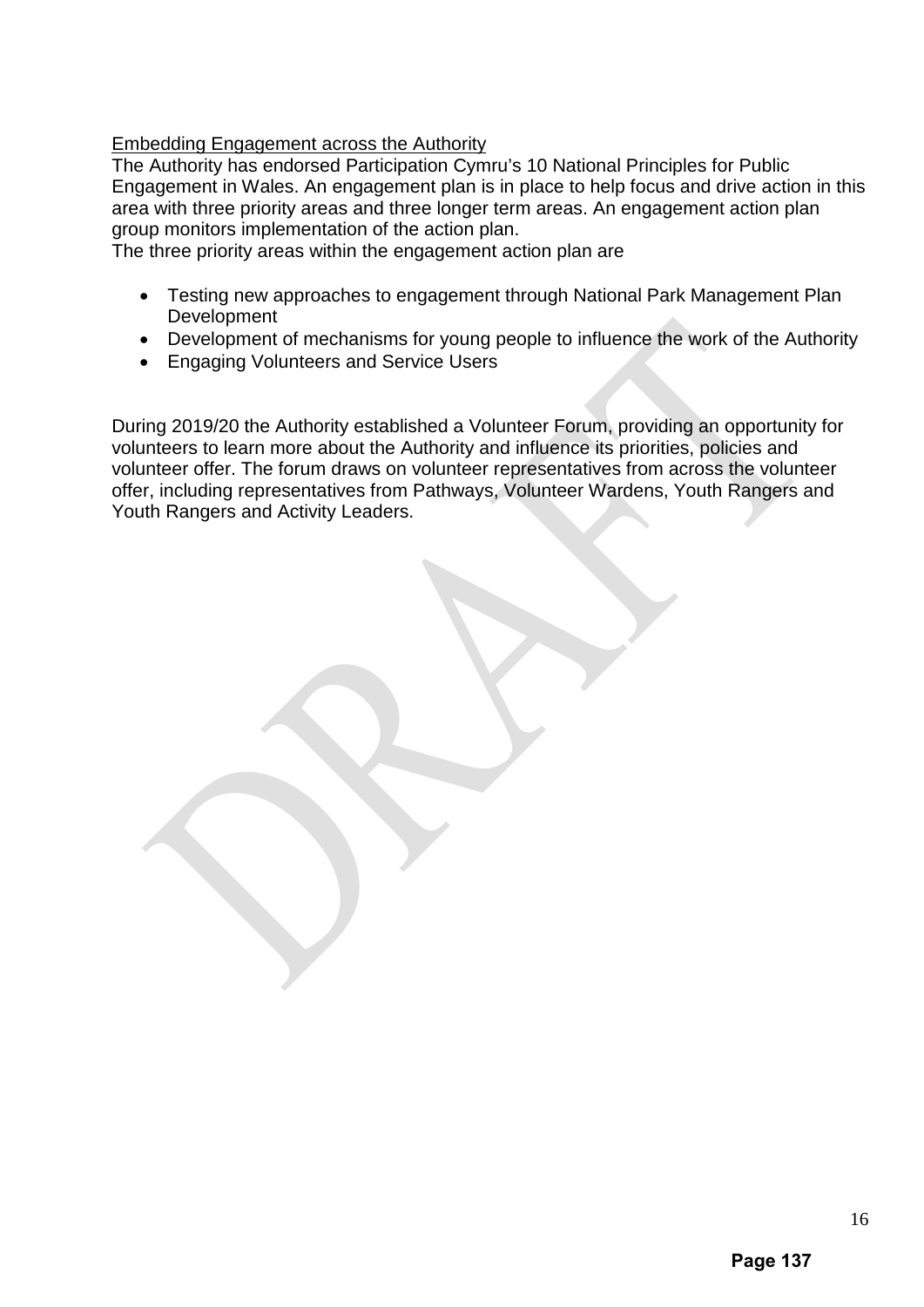# **VI. Significant Governance Issues**

The following table highlights governance issues identified in during the year which the Authority targets to resolve within the next financial year.

| <b>Governance Issues Identified</b>                                                                                                                        | <b>Action to be taken</b>                                                                                                                                                         |  |
|------------------------------------------------------------------------------------------------------------------------------------------------------------|-----------------------------------------------------------------------------------------------------------------------------------------------------------------------------------|--|
|                                                                                                                                                            |                                                                                                                                                                                   |  |
| <b>National Park Grant Funding</b>                                                                                                                         | Continue to work with Welsh<br>Government to respond to funding<br>position and developing a medium term<br>financial plan                                                        |  |
| <b>Business Continuity Plan requires</b><br>updating.                                                                                                      | The I.T. and Business Manager will<br>rewrite the Business Continuity Plan                                                                                                        |  |
| An internal report identified a number of<br>minor Health & Safety issues to be<br>addressed                                                               | The newly appointed H.R. Manager will<br>review all Health & Safety and H.R.<br>systems and polices                                                                               |  |
| Responding to Impact of Brexit                                                                                                                             | In light on the decision to leave the EU<br>the Authority continues to participate<br>and contribute to opportunities to<br>influence UK and Welsh policy on land<br>management.  |  |
| Review of how we work focused on<br>current digital systems and identification<br>of gaps to improve efficiency and<br>collaboration across the Authority. | Review carried out. Recommendations<br>provided. Office 2016 implementation<br>across Authority complete.                                                                         |  |
| Improve communication of corporate<br>policies and standards to staff.                                                                                     | Review of current standards and<br>policies in place. Communication<br>activities with staff. Review of induction.                                                                |  |
| Replacement of Ffynnon Performance<br><b>Management System</b>                                                                                             | Scoping of replacement option.<br>Procurement of new system. Training of<br>staff.                                                                                                |  |
| Commence review of Authority priorities<br>and well-being objectives                                                                                       | Scoping of review. Review initiated.<br><b>Involvement of Members</b>                                                                                                             |  |
| Formation of Youth Committee/ Forum                                                                                                                        | Committee in place developed in<br>partnership with Young People                                                                                                                  |  |
| Data Protection - Updated Privacy<br>Notice in place for new website                                                                                       | Updated Privacy Notice in place                                                                                                                                                   |  |
| <b>Realignment of Carbon Emission</b><br>recording with Welsh Government<br>Methodology and environmental<br>monitoring system in place                    | Calculation realigned. Environmental<br>monitoring system in place.                                                                                                               |  |
| The Covid 19 crisis presents significant<br>challenges for the Authority.                                                                                  | In the pursuit of delivering its objectives<br>the Authority will work with Welsh<br>Government, other regulatory bodies<br>and partners to minimise the impact of<br>the crisis. |  |